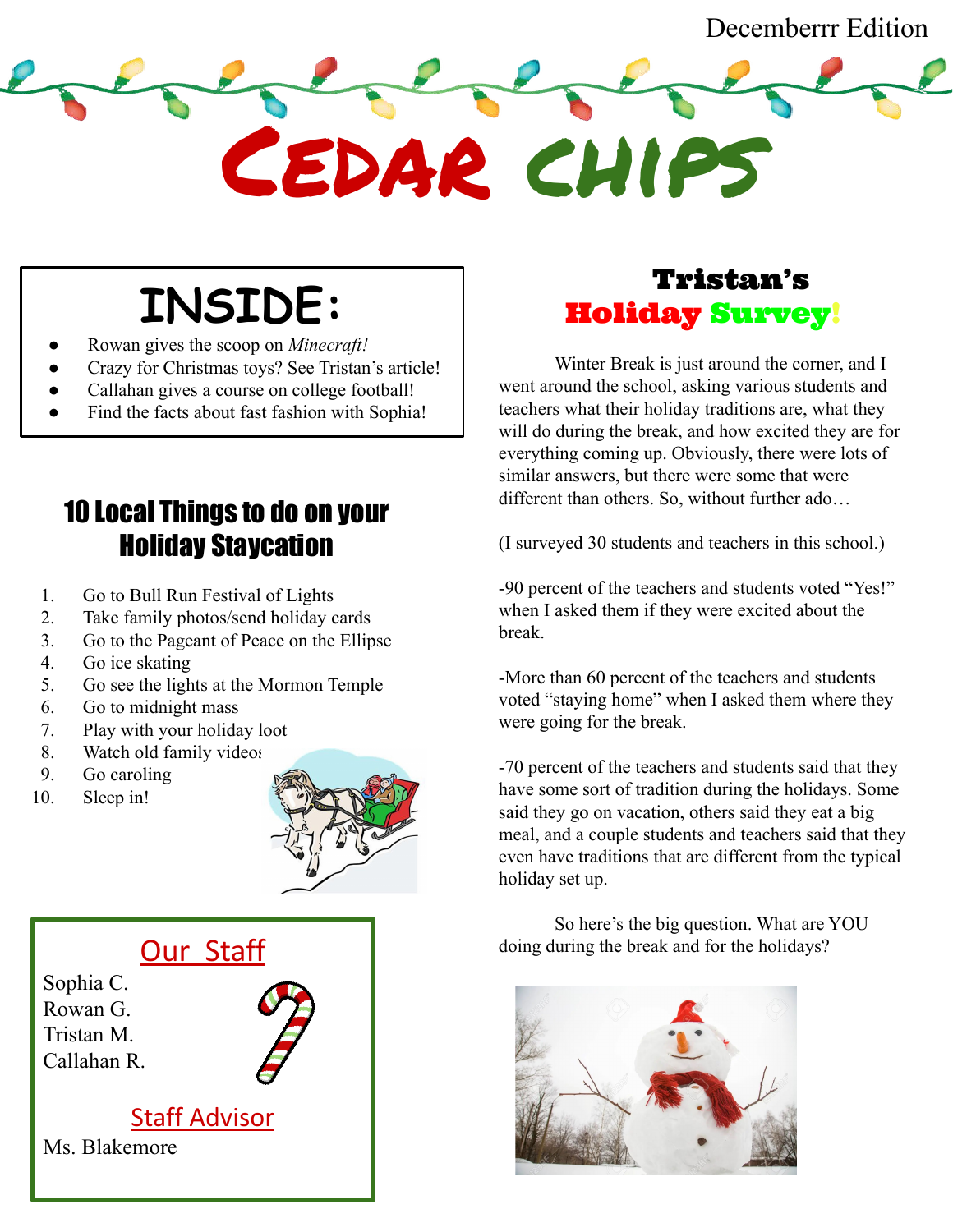Christmas Toy Craziness

#### *By Tristan M.*



We all grew up playing with toys, whether it was a doll, an action figure, a remote controlled race car set, a crayon making kit, or the latest video game console. And every time you got a brand new toy for Christmas, not only were you as happy as can be, but you were also squealing with delight as well. But for your parents, getting those toys was not exactly the best time for them. In fact, sometimes, it could get really crazy. And when it got crazy, sometimes it could get really dangerous. These are the times when things got quite crazy just for a simple toy!

The first notable example was back in late 1983, when now-defunct toy company Coleco released the Cabbage Patch Kids dolls just in time for that year's holiday season. Originally a series of expensive dolls (which cost around \$120 to purchase) created by Xavier Roberts back in 1978, when Coleco got the rights to release the dolls worldwide in 1982, they were able to reduce the prices of the dolls to \$20-\$30, mainly because of cheaper manufacturing costs at various factories in Asia. However, that did not stop the dolls from becoming a major sensation.

 When the first dolls were shipped to major retailers just in time for Black Friday one year after Coleco got the rights, people started to go crazy for the dolls, to the point where riots even happened in several stores, where people started to attack others and even brought baseball bats with them just to get the dolls, which were mostly out of stock due to high demand. Still, that was enough for the dolls to reach 2 billion dollars in sales by the end of 1984, and the Cabbage Patch Kids dolls still remain highly popular today.

Even though there were many other toys that became highly in demand following the release of the Cabbage Patch Kids dolls, there wouldn't be one that became as big as them until 1996, when Tyco Toys released the stuffed Tickle Me Elmo plush to the public. Elmo (which by the mid-1990s had become the face of *Sesame Street*) was already a pop culture sensation, and the toy was released when his popularity was at an all-time high.

 In 1992, Tyco developed a patent for what would become the final toy, and three years later, in 1995, Tyco took the finished toy to WB, who planned on using the *Looney Tunes* license with it (a Tickle-Me Bugs Bunny, Taz, and Tweety were all in development at the time), but the rights never worked out, and that same year, Tyco ended up taking it to Children's Television Workshop (now called Sesame Workshop), who ended up giving the company the rights to use the *Sesame Street* license for the toy.

 The Tickle-Me Elmo plush was released in mid-1996 to modest success, but when the toy appeared on *The Rosie O'Donnell Show* later that year, it was when Tickle-Me Elmo became just a simple plush toy to a must have that everyone (even adults) had to purchase, where just like the Cabbage Patch Kids 13 years earlier, many riots ensued just from trying to purchase the toy. By the end of 1996, Tickle-Me Elmo ended up making over 350 million dollars in sales for Tyco, resulting in a toy line (which was later picked up by Mattel and Hasbro when they got the Sesame Street toy rights) that is still going on to this day.

One whole decade after Tickle-Me Elmo was released, in late 2006, Nintendo revealed a new video game system that would change the way video games would be played and would bring them to a brand-new target audience. The result was the Wii, which introduced motion control gaming to the masses. The Wii started development in 2002, which was a year after the GameCube (which was Nintendo's previous gaming console) was released, and in 2005, it was announced at that year's E3 convention as the Revolution console. It wasn't until early the following year that it was renamed to the Wii, and at E3 that year, it was officially announced to launch on November 19, though some games started to appear on shelves as early as the 14<sup>th</sup>. When the system launched, it became sold out all over the country, making the Wii a very hard to find and sought-after product, especially during Christmas. The Wii later ended up selling over 100 million consoles, making it the fourth highest selling gaming system of all time.

And those are the stories of the biggest sought after toys during the holiday season. There have been many highly successful toys during the holiday season, but none of them have made as much of an impact as the three I talked about. But one question remains. Will there be another major sought after toy during the holiday season? Actually, yes! Albeit a video game system with major part shortages that have prevented stock…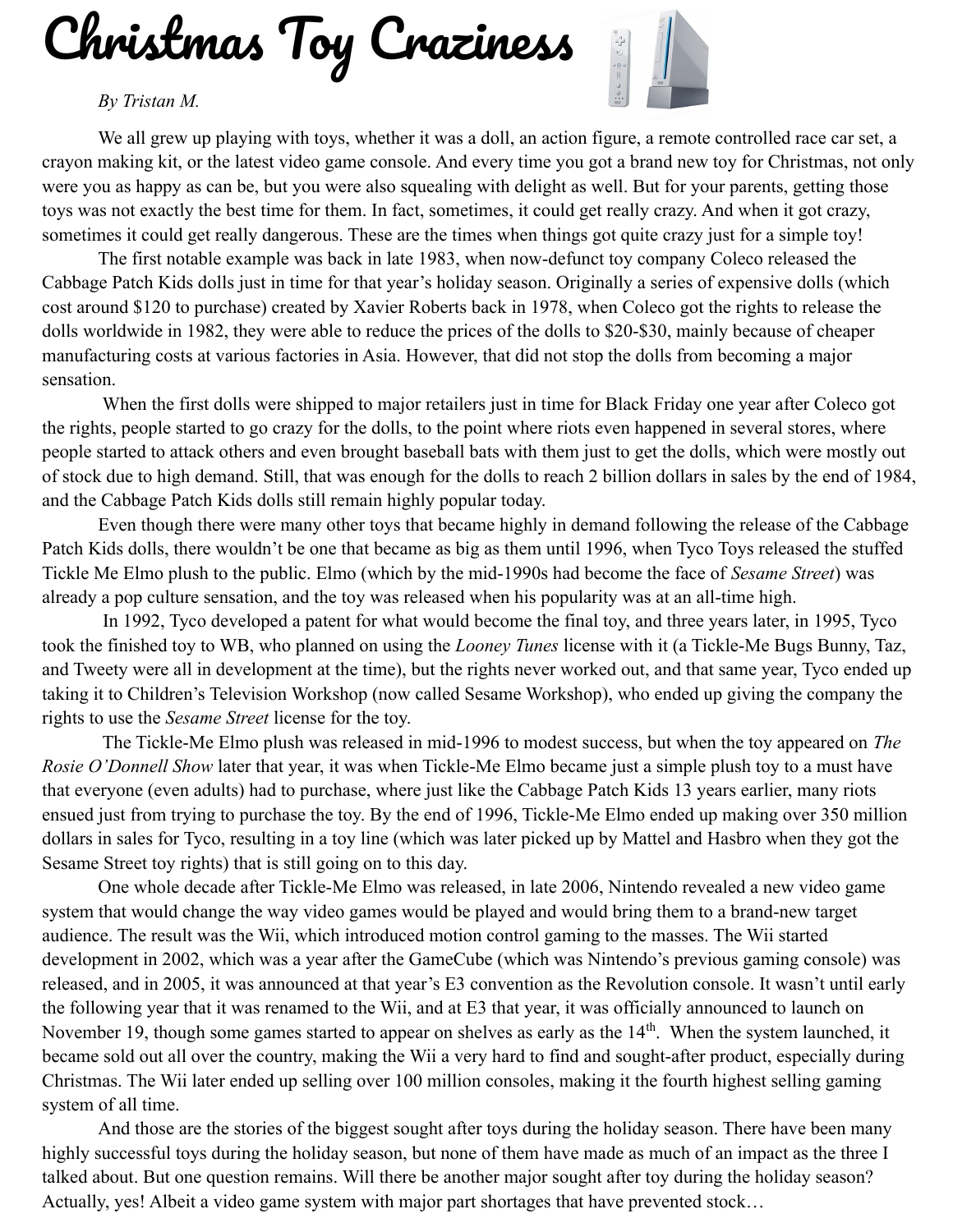## Facts about the new Minecraft Update

*By Rowan G.*

After months of anticipation, the long-awaited *Minecraft: Caves and Cliffs Part II update* has now been officially released to the public. Bringing some of the biggest changes in years, *Caves and Cliffs* will overhaul the terrain of the famous *Minecraft* world.

Focusing mainly on improvements to pre-existing geography, the new update increases the height and depth of the world compared to previous iterations. Providing new types of mountains and cave systems, players will now be able to experience a larger and more distinctive variety of landforms than was previously possible.

However, the scope of Part II's changes do not only affect the shape of the world. The way rare resources and materials are distributed has been widely changed, requiring players to rethink the tactics they use to obtain them. For example, materials such as iron and coal will be abundant within the mountains, while finding diamonds will require digging even deeper underground.

Initially meant to be a part of the earlier 1.17 update, known simply as *Caves and Cliffs Part I, Part II* introduces the massive changes which were ultimately cut from the initial release; these features include bigger caves and taller mountains. However, some features initially promised - such as the bundle and Warden mob - have been delayed even further into the future.





Do you like websites like Shein, Romwe, or Fashion Nova? How about stores like Forever 21 or H&M? While these stores are trendy and in style, they've heavily impacted serious issues like climate change, ocean pollution, and the fight for better working conditions in countries like China.

Fast fashion has been a recently recognized addition to the decline of the earth's health. Though it isn't actually a "new" issue, the idea of fast fashion came from a 1980's marketing and manufacturing model called "quick response." Fast fashion is the reproduction of high fashion styles at mass-market prices, often frowned upon because of the use of cheap quality material and the constant cycle of trends. Fast fashion has gained popularity in the 21st century, with more brands adopting the model because of ever-changing fashion trends.

In these brands haste to keep up with these quickly shifting trends, they often disregard important factors that their production impacts. For one, the rapid, global decrease of our planet's health. In order to get their products to the masses, brands use cheap materials and labor from other countries to reduce costs.

 Materials like polyester, a fabric often used by fast fashion companies, are made largely of a type of plastic that is based from crude oil and natural gas, the same kind used in the making of plastic bottles. Many of the other fabrics used by these companies are also made of synthetic materials derived from processed fossil fuels.

About 92 million tons of textile waste are discarded annually. Most ending up in landfills or burnt and released into the atmosphere. Only a disappointing 1% of textiles are recycled.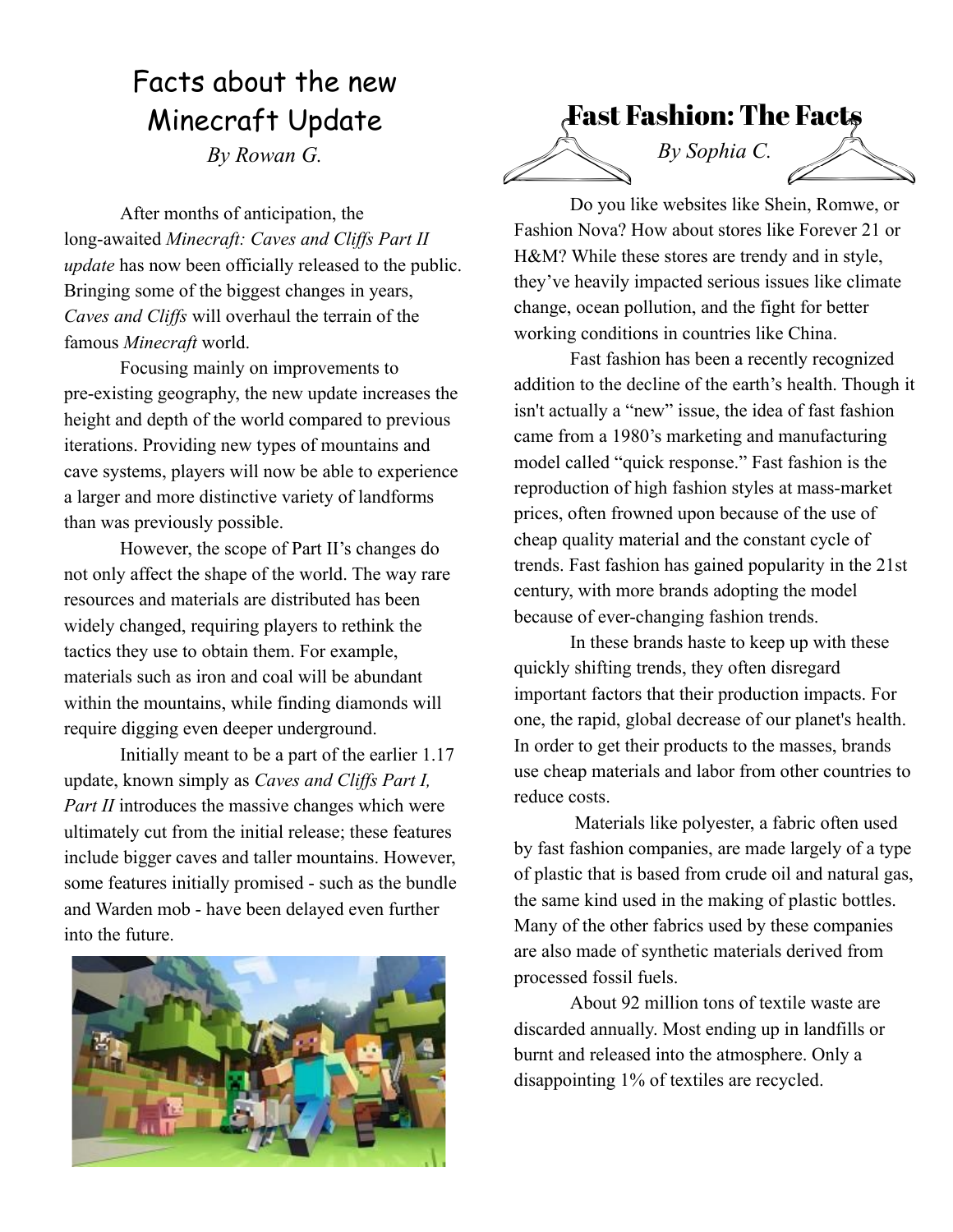

#### 10 Best Running Backs in NFL History

*By Callahan R.*

- 1. Barry Sanders
- 2. Walter Payton
- 3. Emmitt Smith



- 5. Adrian Peterson
- 6. LaDainian Tomlinson

Original Jokes

1. What do you call a nine headed cookie? 2. What does Santa do during the summer?

4. How many donuts did the elves get? 5. Why did the toys cross the North Pole?

- 7. Eric Dickerson
- 8. Marshall Faulk
- 9. Earl Campbell
- 10. Bo Jackson

*By Tristan M.* 

#### Top 10 Famous Movie Franchises

*By Rowan G.*

- 1. Star Wars
- 2. Marvel
- 3. Transformers
- 4. Matrix
- 5. Fast and Furious
- 6. Star Trek
- 7. Harry Potter
- 8. Despicable Me
- 9. Indiana Jones
- 10. Rocky

# 5 best holiday movies

By Sophia C.

- **1. Christmas Vacation**
- **2. ELF**
- **3. THE Year without A christmas**
- **4. HOW the grinch stole christmas**
- **5. Home alone**
- **6. Frosty the snowman**
- **7. Rudolph the red-nosed reindeer**
- **8. SANTA PAWS**
- **9. Charlie brown christmas**
- **10. KRAMPUS**
- 3. What is Rudolph's favorite ice cream flavor?

*1. A hydrikie! 2.He celebrates Christmas in July! 3. Triple Cherry. 4. A billion dozen! 5.So they could get to the South Pole.* 

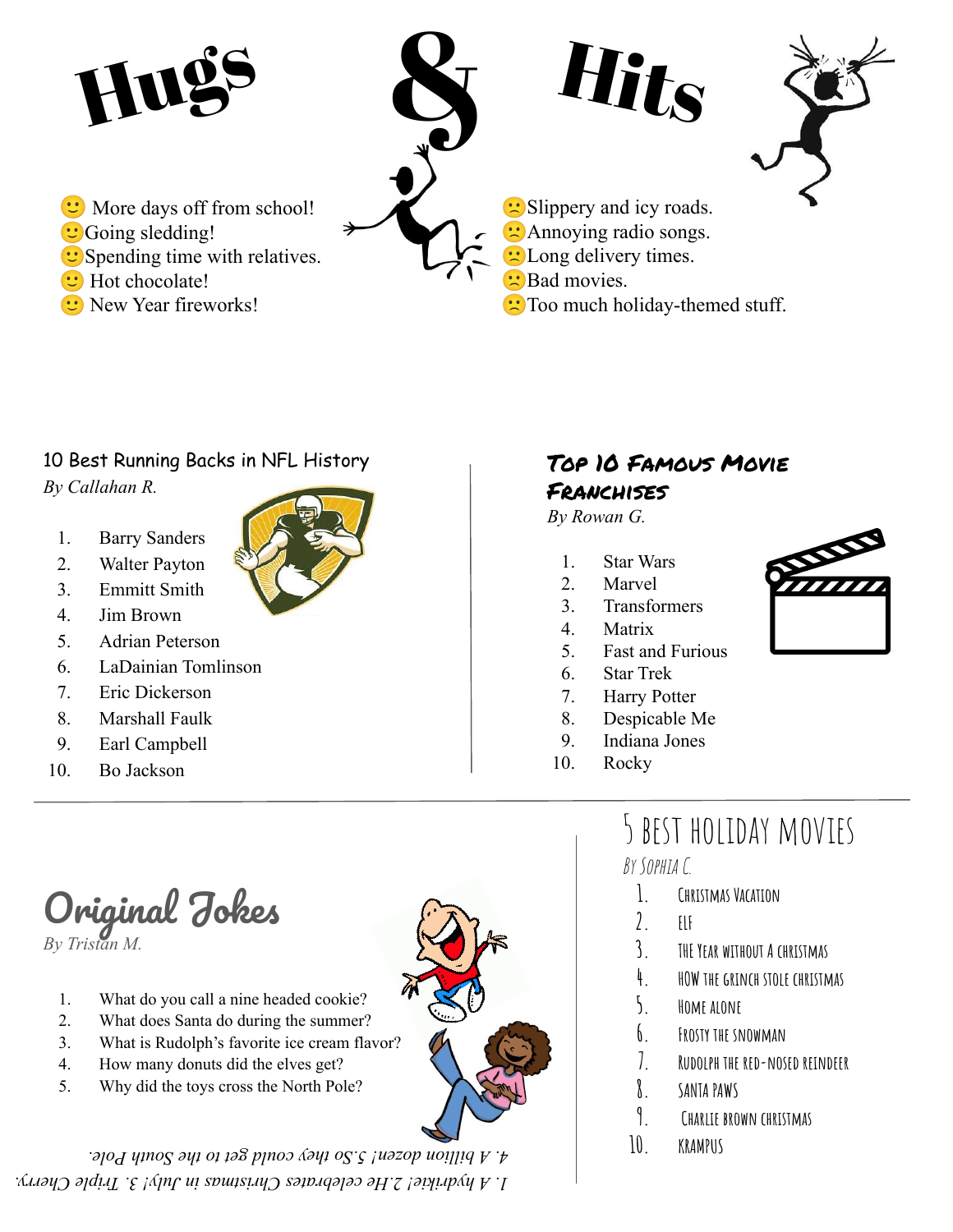# College Football Bowl Games

#### *By Callahan R.*

College Football is one of the most popular ways to support your school. Millions of people watch the games on TV or in person. Players are drafted out of college teams to go to the NFL. College football has a few differences from the NFL. The footballs in college are slightly smaller and have one inch stripes on the tips of the ball. In college, you only have to have one foot in bounds to catch the ball. In the NFL, you need two feet in bounds to catch the ball. In college, there is a four team tournament to see who is the best team. The NFL has a 14 team tournament.

The main playoff is between the top four teams. This year the four teams are Alabama, Michigan, Georgia and Cincinnati. There are also other bowl games that are not included in the playoff. The winner of the two semifinals face each other for the championship.

Alabama will be playing Cincinnati at the Cotton Bowl. Alabama is going into the game as the first ranked team in the country with a record of 12-1. Cincinnati is ranked four but has a record of 13-0. The reason Alabama is ranked higher is because they have played harder teams. Alabama is going into the game as the favorite and have taken 81% of the total bets. The score prediction is in the favor of Alabama by a score of 45-20. As much as I think Cincinnati deserves to be in the playoffs, Alabama is just the better team.

Michigan and Georgia will be facing off in the Orange Bowl. Georgia is favored to win 27-23. I think this game comes down to Michigan not having a quarterback. They are facing off against the two ranked defense in the country. The only reason Alabama was able to beat Georgia was because Bryce Young went off. He threw for 421 yards, two touchdowns and rushed for one. The game will be played in Miami Gardens at 7:30 E.T.

The Fiesta Bowl is not in the CFP but will still be a great game. Notre Dame will encounter the ninth ranked team in the nation, Oklahoma State. Notre Dame is favored to win the game, although it will be a hard fought battle. Notre Dame is 1-4 in bowl games overall, so it is about time for them to win one.

The Rose Bowl is going to be a clash between Ohio State and Utah. Ohio State is going into the game as the 8 point favorite. The Game will be played in Pasadena California at 5 E.T. QB Cameron Rising for the Utes has been a big factor in their success. Rising was 15-for-24 for 170 yards, one touchdown and two interceptions against Oregon. He also ran nine times for 61 yards.

If I were to choose my favorite for the chip, I think it would be Alabama. With probably the best coach in college football history, I think they stand a pretty good chance. However, you can be sure that the games will not be short on drama or controversy.